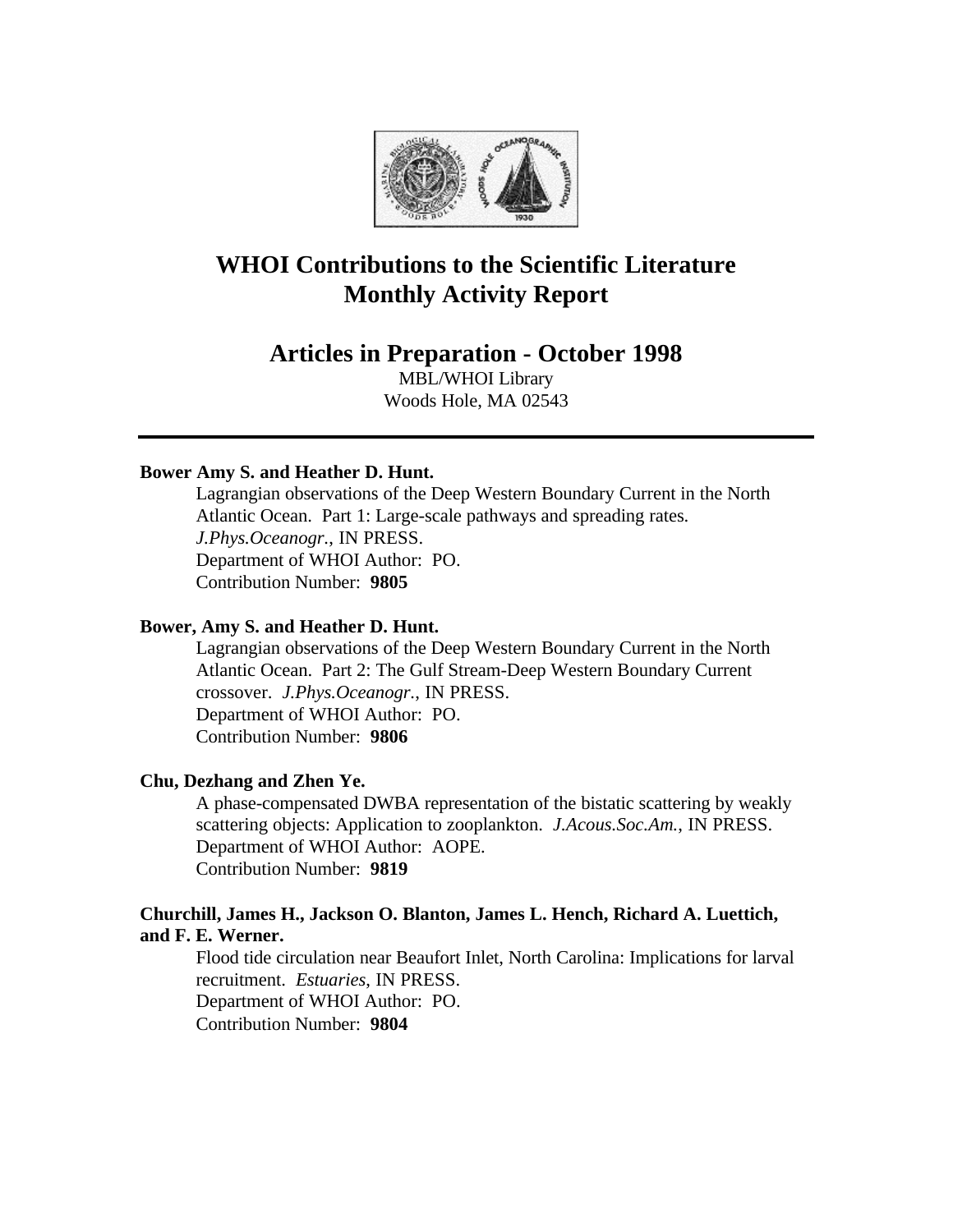#### **Detrick, Robert S., Douglas R. Toomey, and John A. Collins.**

Three-dimensional upper crustal heterogeneity and anisotropy aorund Hole 504B form seismic tomography. *J.Geophys.Res*., IN PRESS. Department of WHOI Author: GEOL. Contribution Number: **9808**

## **Fratantoni, David M., William E. Johns, Tamara L. Townsend, and Harley E. Hurlburt.**

Low-latitude circulation and mass transport pathways in a model of the Tropical Atlantic Ocean. *J.Phys.Oceanogr.*, IN PRESS. Department of WHOI Author: PO. Contribution Number: **9816**

#### **Frisk, George V.**

A technique for measuring bottom acoustic impedance in shallow water. In*: 4th European Conference on Underwater Acoustics, Rome, Italy, 21-25 September 1998,* IN PRESS. Department of WHOI Author: AOPE. Contribution Number: **9811**

## **Greene, C. H., P. H. Wiebe, A. J. Pershing, G. Gal, , J. M. Popp, N. J. Copley, T. C. Austin, A. M. Bradley, R. G. Goldsborough, J. Dawson, R. Hendershott, and S. Kaartvedt.**

Assessing the distribution and abundance of zooplankton: A comparison of acoustic and net-sampling methods with D-BAD MOCNESS. *Deep-Sea Res.II*, IN PRESS. Department of WHOI Author: BIO. Contribution Number: **9779**

#### **Jayne, Steven R. and Nelson G. Hogg.**

A note on recirculation forced by an unstable jet. *J.Phys.Oceanogr.*, IN PRESS. Department of WHOI Author: PO. Contribution Number: **9803**

#### **Jin, Di.**

Productivity in United States marine resource industries: Implications for Korea. *First International Forum: Marine Policy and the Korea Economy: Issues and Opportunities in Seoul, Korea, October 1998*, IN PRESS. Department of WHOI Author: MPC. Contribution Number: **9800**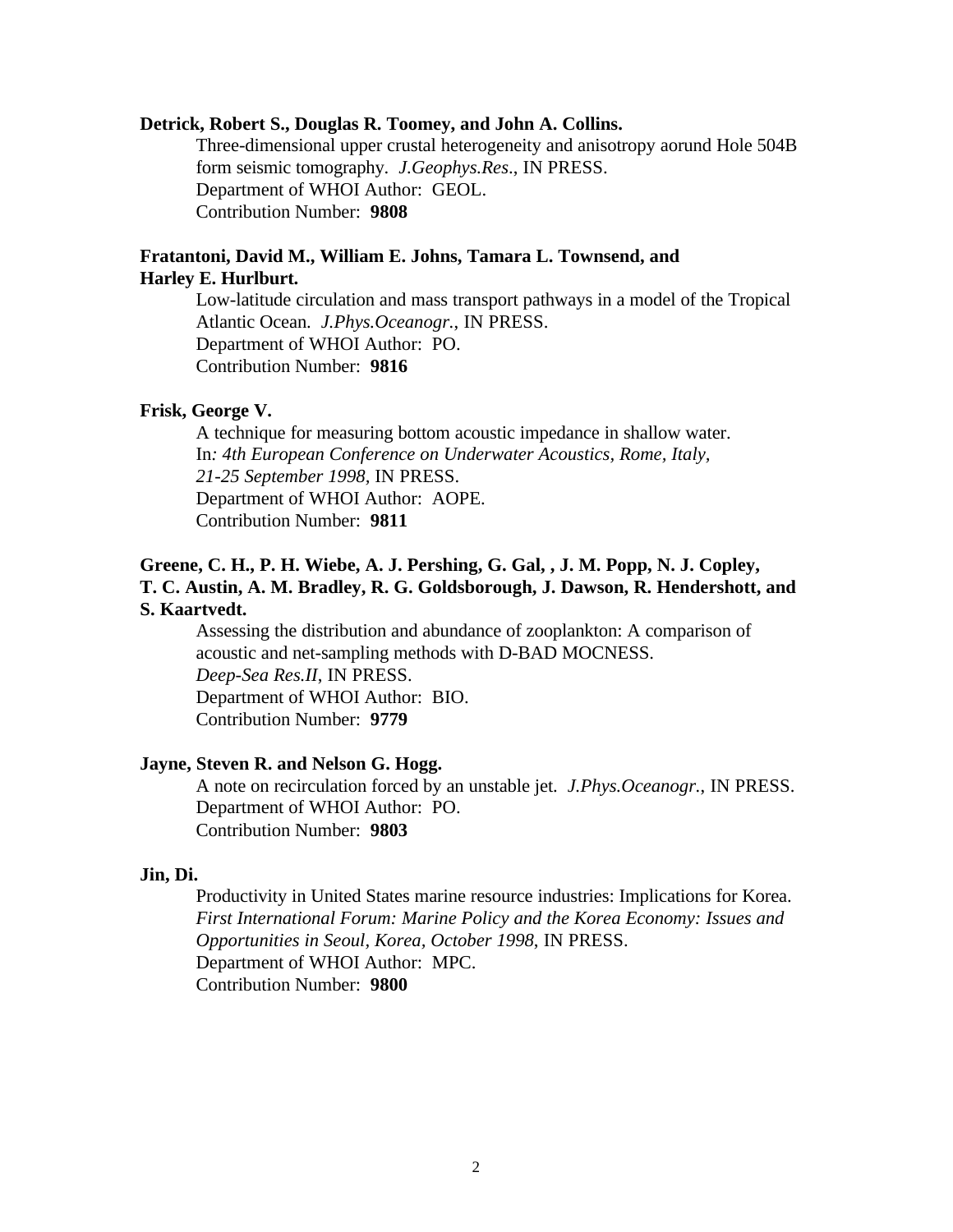#### **Kelemen, Peter B., Stanley R. Hart, and Stefan Bernstein.**

Silica enrichment in the continental upper mantle via melt/rock reaction. *Earth Planet.Sci.Lett.*, IN PRESS. Department of WHOI Author: GEOL. Contribution Number: **NONE**

## **Legg, Sonya and James C. McWilliams.**

Temperature and salinity variability in heterogeneous oceanic convection. *J.Phys.Oceanogr.*, IN PRESS. Department of WHOI Author: PO. Contribution Number: **9820**

#### **Li, Dan, Dajun Tang, and George V. Frisk.**

Evaluation of sound propagation models used in bottom volume scattering studies. *J.Acoust.Soc.Am.*, IN PRESS. Department of WHOI Author: AOPE. Contribution Number: **9812**

#### **Li, Dan, George V. Frisk, and Dajun Tang.**

Modeling of bottom backscattering from three-dimensional volume inhomogeneities and comparisons with experimental data. *J.Acoust.Soc.Am.*, IN PRESS. Department of WHOI Author: AOPE. Contribution Number: **9813**

## **Marchitto, Thomas, Glenn A. Jones, Glenn A. Goodfriend, and Christopher R. Weidman.**

Precise temporal correlation of Holocene mollusc shells using sclerochronology. *Quat.Res.*, IN PRESS. Department of WHOI Author: GEOL. Contribution Number: **9821**

## **Pershing, Andrew J., James P. Manning, and Nancy J. Copley.**

Evidence for vertical circulation cells in the well-mixed area of Georges Bank and their biological implications. *Deep-Sea Res.*, IN PRESS. Department of WHOI Author: BIO. Contribution Number: **9810**